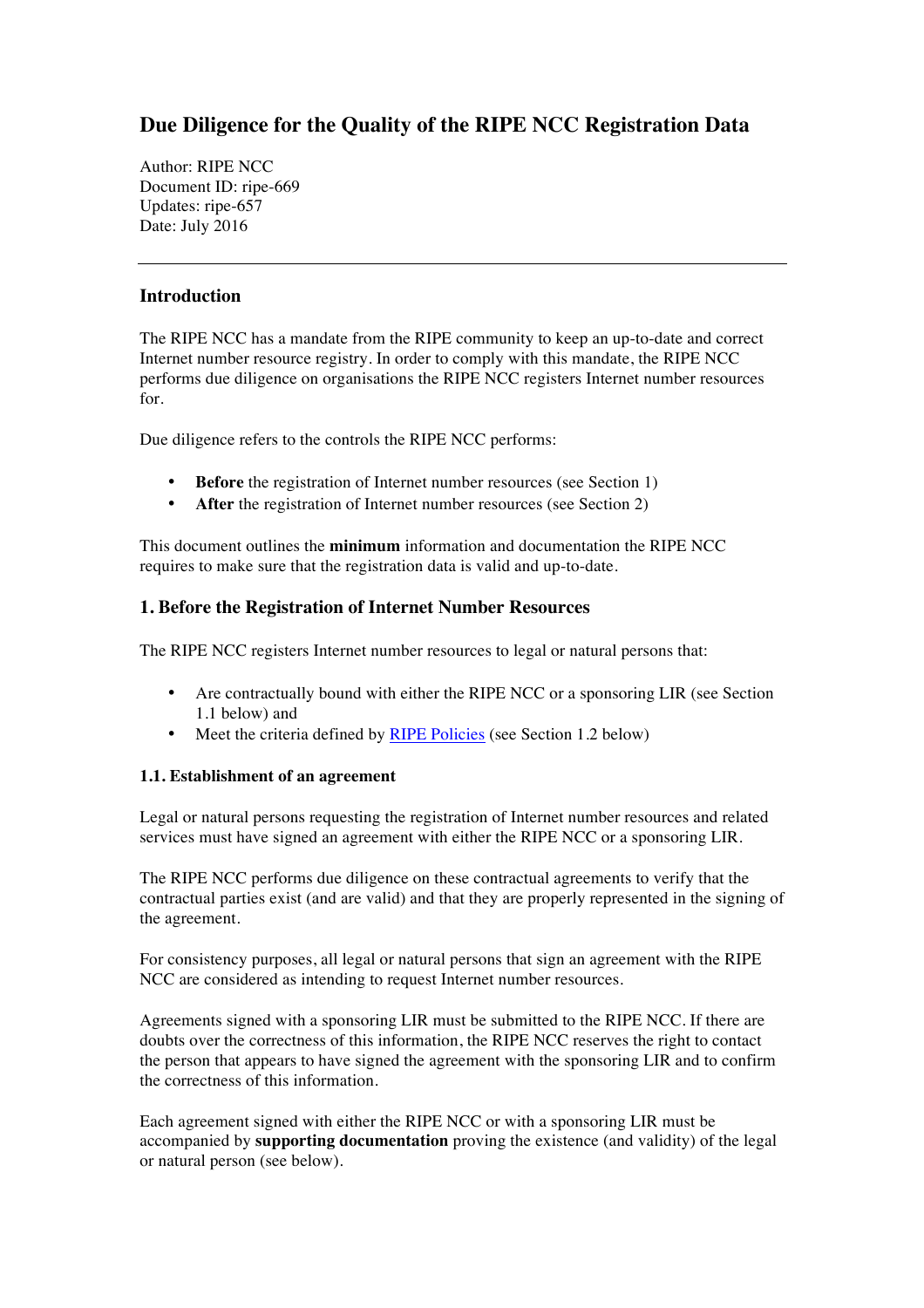## **If the signing party is a natural person**

If the signing party is a natural person, the RIPE NCC has to be sure of their identity (before an agreement is concluded with them). Proof of identification could be:

- Valid identification documents (e.g., identification card, passport)
- Valid driving license with photo, birth certificate issued by the relevant municipality, notary declaration proving the existence of the person, etc., in the case of countries with non-official identification documents (e.g., the UK)

## **If the signing party is a legal person**

If somebody is signing on behalf of a legal person, the RIPE NCC must verify that:

- The legal person is appropriately established by the national authorities or registered with them (see a. Proof of establishment/registration)
- An authorised representative of the legal person approves this application (see b. Approval by authorised representative)

#### **a. Proof of establishment/registration**

Normally, proof of establishment of a legal person can be registration with the national authorities (e.g., a recent extract from the Commercial Trade Register or equivalent document proving registration with the national authorities). When this is not available, other proof of establishment may be required (e.g., the law according to which the legal person was established).

The RIPE NCC reserves the right to check the validity of this documentation by requesting further documentation or additional information from third parties.

#### **b. Approval by authorised representative**

A contract with either the RIPE NCC or a sponsoring LIR must be signed by an authorised representative of the legal person. In order to obtain a degree of certainty that the person that signs a contract is authorised to represent the legal person, they must indicate:

- Their name
- Their position in the structure of the legal person

If there are doubts over the correctness of this information, the RIPE NCC will request proof of identity of the signing person.

#### **1.1.1. Sanctions and areas under dispute**

The RIPE NCC believes that the means of communication should not be affected by political discussions or disputes. This includes the provision of correctly registered Internet number resources. The RIPE NCC is committed to taking all lawful steps available to ensure that the RIPE NCC can provide undisrupted services to all members across its service region. The RIPE NCC will not take positions with regard to specific political disputes.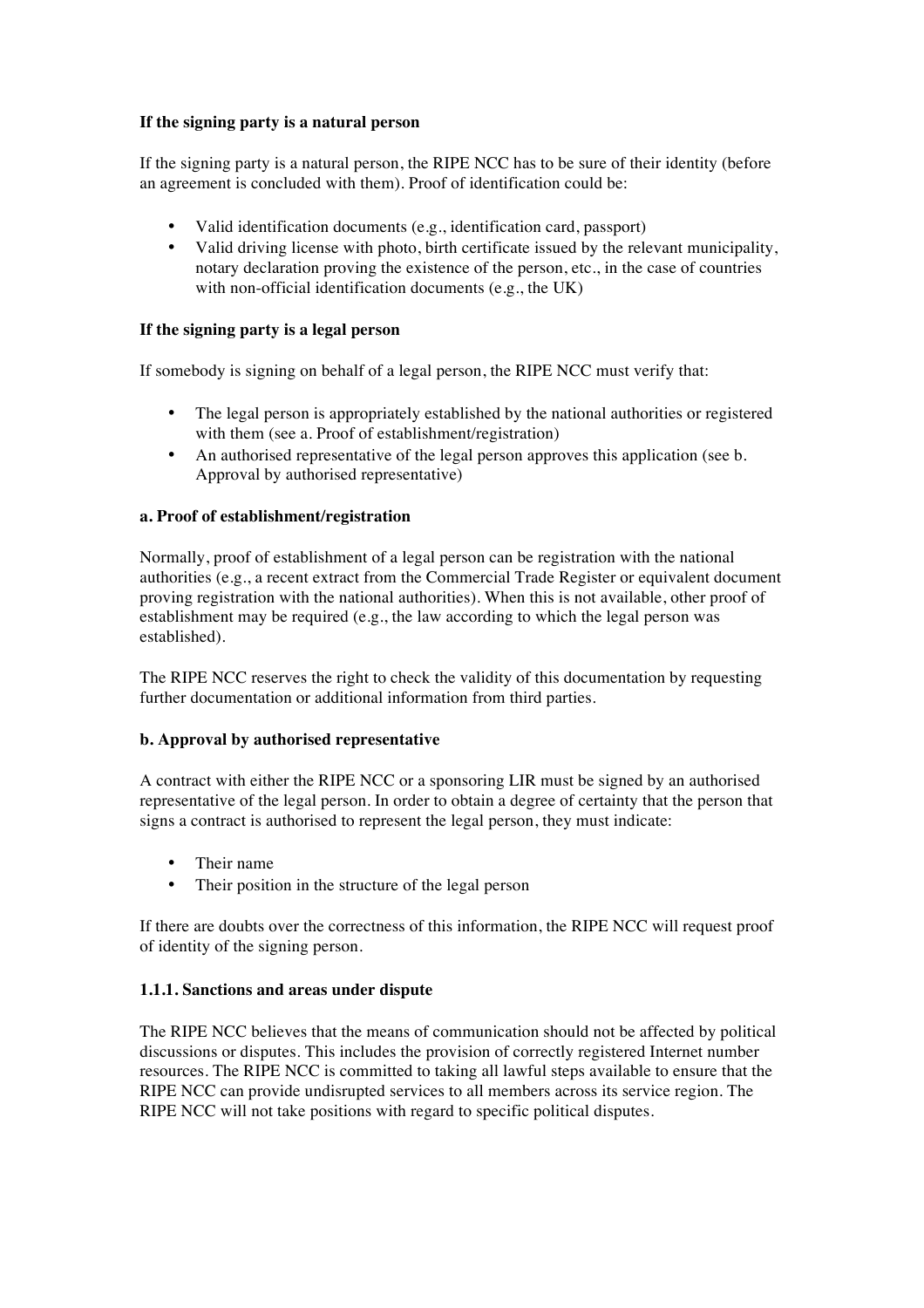#### **Sanctions**

The RIPE NCC, as an association under Dutch Law, has to comply with sanctions imposed by the Netherlands and the EU.

The RIPE NCC follows developments regarding sanctions and reviews whether they restrict the provision of services to network operators in certain regions or from having a contractual relationship with them. Additionally, the RIPE NCC communicates with the Dutch authorities in order to clarify the details of imposed sanctions and its obligations.

If the signing party is subject to such sanctions, the RIPE NCC may refuse to sign an agreement with, or to provide services to, this party.

#### **Areas under dispute**

The RIPE NCC will strive to facilitate the provision of services to network operators in areas under dispute and does not wish to deny services for political reasons. The RIPE NCC's foremost concern as a neutral membership organisation is to ensure accurate registration of Internet number resources. The RIPE NCC can neither recognise nor deny one state's authority over a region.

The RIPE NCC relies on proof of establishment provided by the signing party. This proof of establishment must be issued by a national authority and prove that the signing party exists.

If the signing party is located in an area claimed by two or more widely recognised states, the RIPE NCC may accept proof of establishment issued by whichever national authority the signing party chooses.

If the legal person is located in an area that is self-proclaimed as an independent state, the RIPE NCC may accept proof of establishment issued by the relevant authorities accompanied by further documentation (e.g., proof of identity of the authorised representative, articles of incorporation etc.).

#### **1.2. Compliance with RIPE Policies**

The RIPE NCC performs due diligence on requests for Internet number resources and the validity of the distribution criteria before registration in order to ensure compliance with the appropriate RIPE Policies [\(IPv4 Address Allocation and Assignment Policies for the RIPE](https://www.ripe.net/publications/docs/ipv4-policies) [NCC Service Region](https://www.ripe.net/publications/docs/ipv4-policies), [IPv6 Address Allocation and Assignment Policy,](https://www.ripe.net/publications/docs/ipv6-policy) [Autonomous System](https://www.ripe.net/publications/docs/asn-assignment-policies) [\(AS\) Number Assignment Policy](https://www.ripe.net/publications/docs/asn-assignment-policies)).

During these checks, the RIPE NCC may ask for information about the network the Internet number resources are meant to be assigned to, as well as for documents supporting this information.

Details of this due diligence depend on the specific Internet number resources that are requested. These details can be found in the [Request Forms and Supporting Notes](https://www.ripe.net/manage-ips-and-asns/resource-management/supporting-notes-for-internet-address-space-request-forms).

## **2. After the Registration or Distribution of Internet Number Resources**

After the agreement has been signed and the Internet number resources have been registered, the RIPE NCC must ensure that relevant registration data are kept up-to-date and correct. To this end, the RIPE NCC performs audits (please see [RIPE NCC Audit Activity](https://www.ripe.net/publications/docs/audit)) and has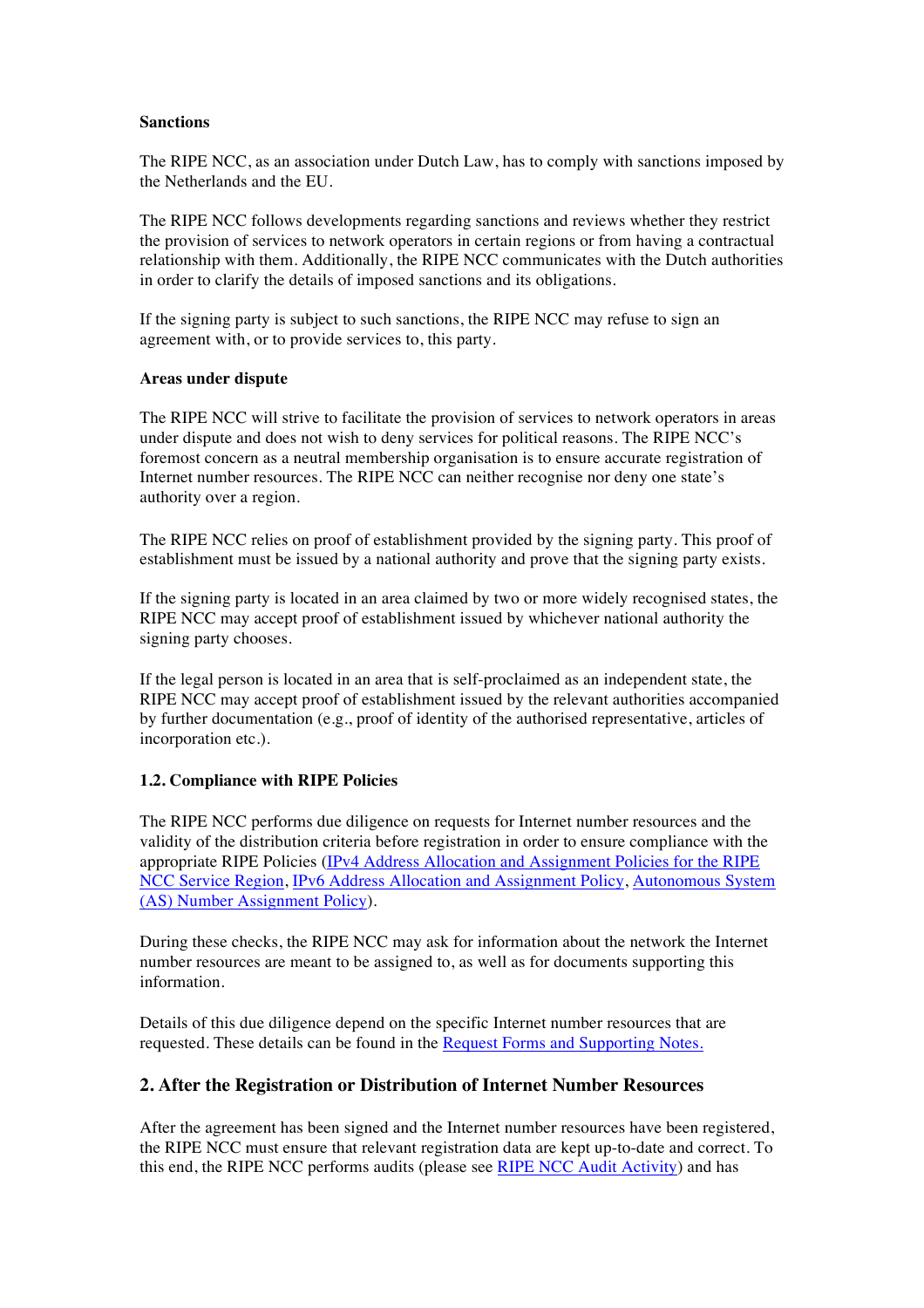procedures to ensure that (legal or natural) persons that have registered Internet number resources are aware of the changes that must be communicated to the RIPE NCC (e.g., see RIPE NCC procedural documents about [transfers of Internet number resource records and](https://www.ripe.net/publications/docs/mergers) [change of a Member's official name,](https://www.ripe.net/publications/docs/mergers) Independent resources – [contractual changes between](https://www.ripe.net/publications/docs/lir-end-user-contractual-changes) [sponsoring LIR and End User](https://www.ripe.net/publications/docs/lir-end-user-contractual-changes) and [Closure of LIR and Deregistration of Internet Number](http://www.ripe.net/publications/docs/closure) [Resources](http://www.ripe.net/publications/docs/closure)).

## **Submission of a change**

Changes in the registration data must be requested by:

- A registered contact person (someone that has been delegated the authority to contact the RIPE NCC via the LIR Portal on behalf of the person that has been registered Internet number resources); or
- An authorised person (someone that has the general authority to act on behalf of the person that has been registered Internet number resources)

If there is any doubt about the identity or the authority of the person requesting these changes, the RIPE NCC reserves the right to request additional documentation (e.g., proof of identity, court decisions, etc.) and to request support or information from third parties.

The RIPE NCC will ask the requester to submit all relevant documentation that supports this change. Such documentation may include:

- Registration papers from local authorities of the country the organisation is registered in
- Court decisions establishing, recognising or ordering the change
- Agreements mentioning the change
- Confirmation signed by an authorised person

For more information, please see the RIPE NCC procedural document ["Transfer of Internet](https://www.ripe.net/publications/docs/mergers) [Number Resources and Change of a Member's Official Legal Name](https://www.ripe.net/publications/docs/mergers)."

The RIPE NCC reserves the right to check the validity of this documentation by requesting support or information from third parties.

#### **Agreement for the transfer of Internet number resources**

In case of a transfer of registered Internet number resources, and in accordance with the relevant RIPE NCC procedural documents (["Transfer of Internet Number Resources and](https://www.ripe.net/publications/docs/mergers) [Change of a Member's Official Legal Name](https://www.ripe.net/publications/docs/mergers)" and "[Independent Internet Number Resources –](https://www.ripe.net/publications/docs/lir-end-user-contractual-changes) [Contractual Relationship Changes Between Sponsoring LIR and End User](https://www.ripe.net/publications/docs/lir-end-user-contractual-changes)"), both parties must agree to the terms of the transfer. To this end, the RIPE NCC provides the [Transfer](https://www.ripe.net/transfer-agreement)  [Agreement](https://www.ripe.net/transfer-agreement) template that both parties must sign.

The Transfer Agreement must be signed by authorised persons from both parties. For the transferring party, it is required that the Transfer Agreement is signed by an authorised representative having the general capacity to sign and act on behalf of this party.

The RIPE NCC reserves the right to request official documentation proving that the person signing on behalf of either party is authorised to do so. In particular, the RIPE NCC may request either party to submit any relevant documentation listing the names of the persons authorised to sign and act on behalf of their organisation and/or to undertake any other